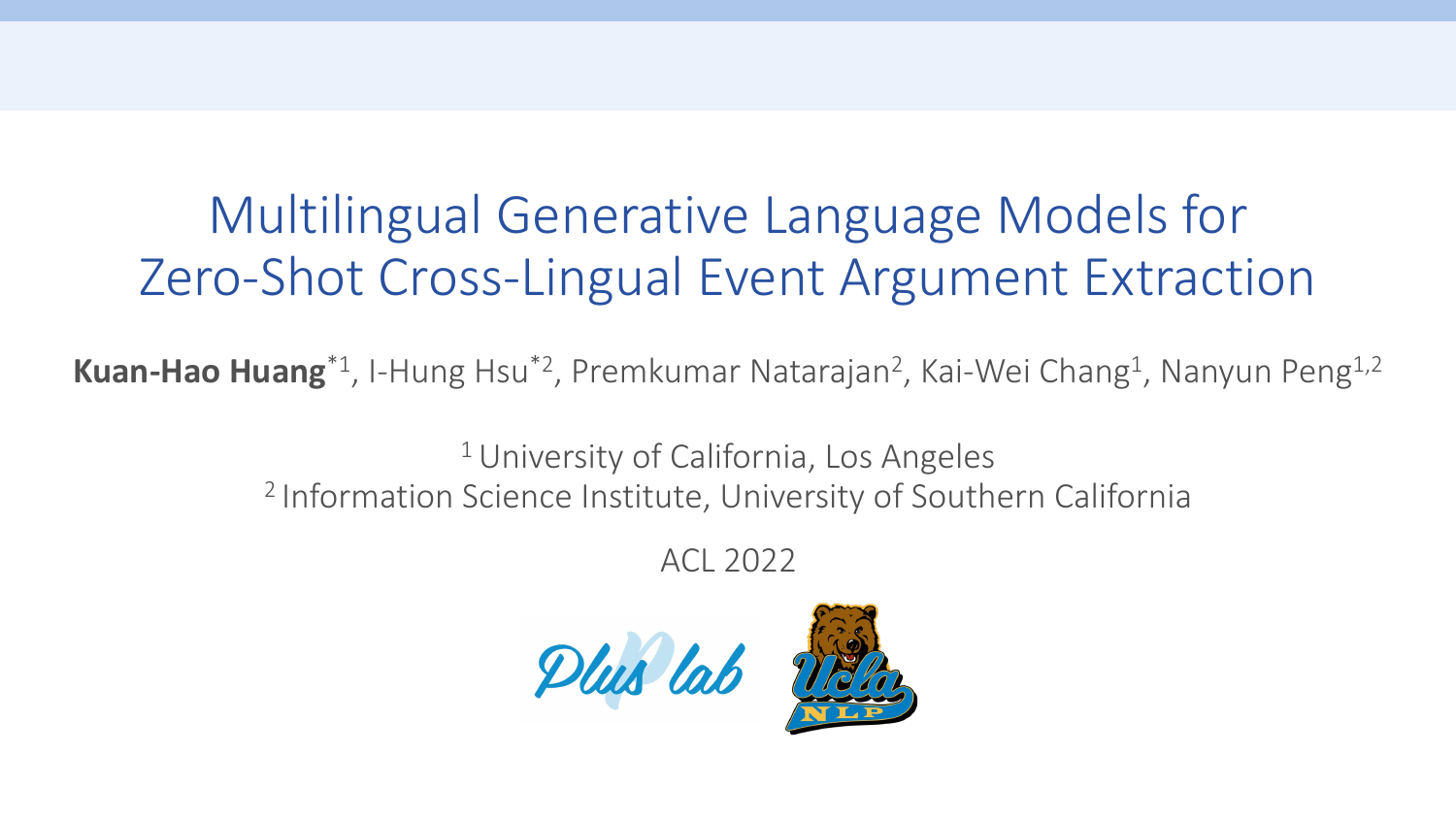# Event Argument Extraction

- Goal: extract the participants for an event described in the given sentence
- Input: sentence, event trigger
- Output: (role, argument) pairs
- Challenge:
	- Dependency
	- Event structure

| Agent      | coalition        |                                  |
|------------|------------------|----------------------------------|
| Victim     | civilians, woman |                                  |
| Instrument | missile          |                                  |
| Place      | houses           |                                  |
|            |                  | Trigger for a<br>Life: Die event |

Five Iraqi civilians, including a woman, were killed Monday when their houses were hit by a missile fired by the US - led coalition warplanes, witnesses said.

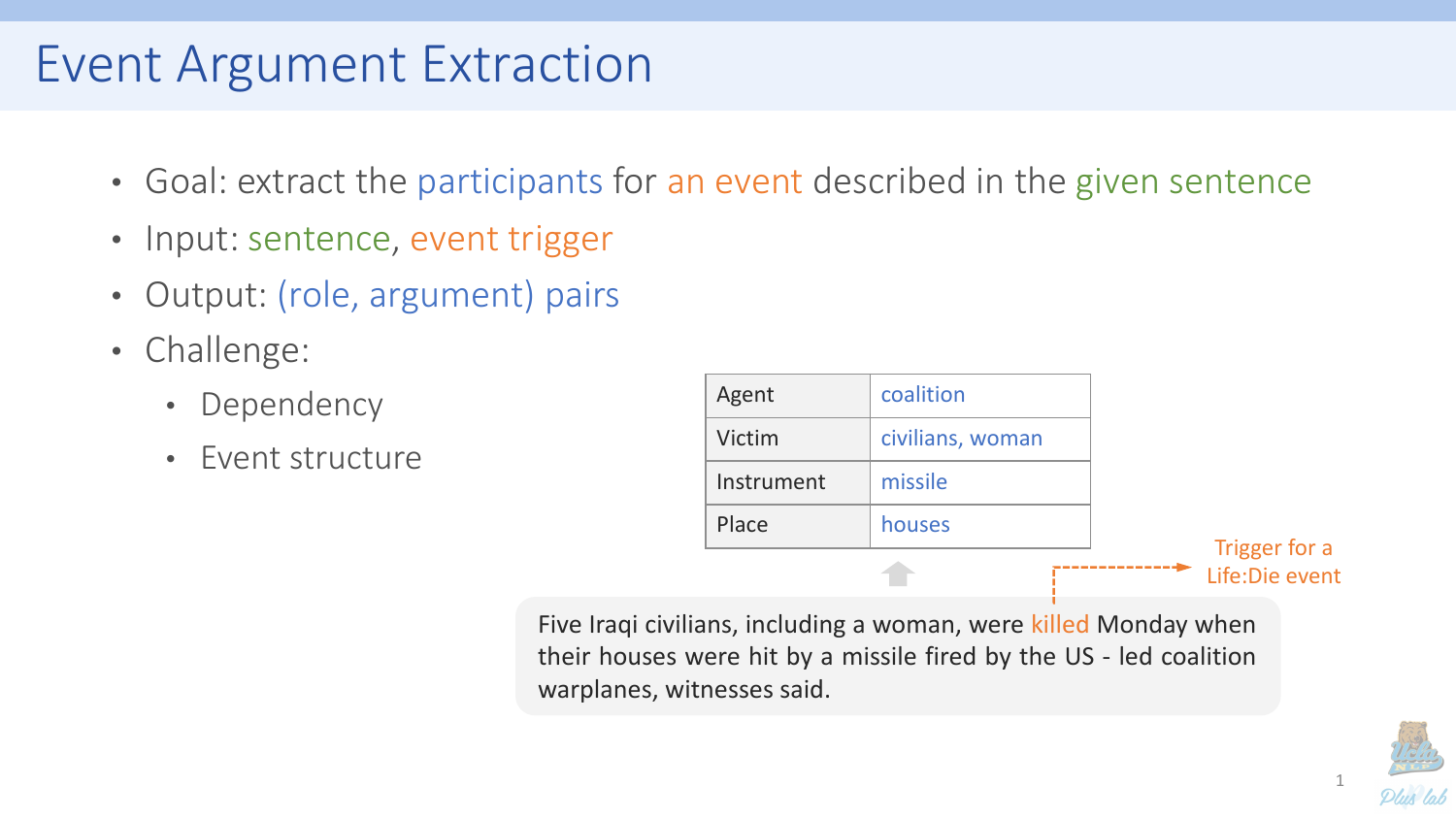### Zero-Shot Cross-Lingual Transfer

- Annotations are expensive, especially for low resource languages
- Training examples come from source languages
- Testing examples come from target languages
- Challenge:
	- Discrepancy between language properties (word order, grammar, etc.)

| Agent      | coalition        |  |
|------------|------------------|--|
| Victim     | civilians, woman |  |
| Instrument | missile          |  |
| Place      | houses           |  |
|            |                  |  |

Five Iraqi civilians, including a woman, were killed Monday when their houses were hit by a missile fired by the US - led coalition warplanes, witnesses said.

| Agent        | 以军          |  |
|--------------|-------------|--|
| Victim       | 青年          |  |
| Instrument   | 催泪弹,子弹,实弹   |  |
| Place        | <b>None</b> |  |
| <b>START</b> |             |  |

巴勒斯坦人持续以石块攻击以色列的部队,以军则是还以催泪 弹、橡皮子弹甚至是实弹,结果又造成两名巴勒斯坦青年丧生, 10多人受伤。

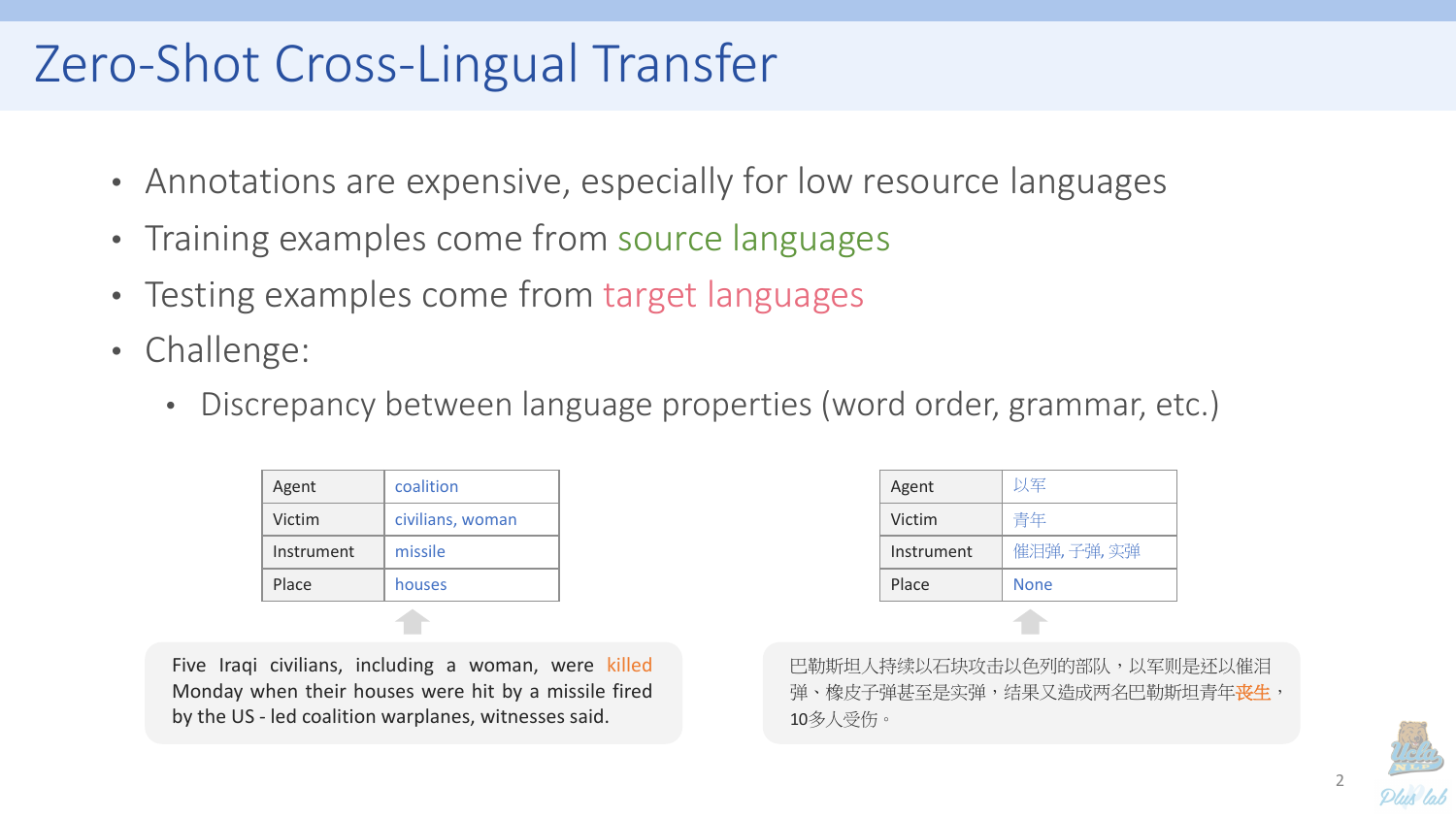#### Previous Approaches

- Previous approaches for zero-shot cross-lingual information extraction
	- GATE [Ahmad+ 2021], CL-GCN [Subburathinam+ 2019]
	- Most of them are classification-based models



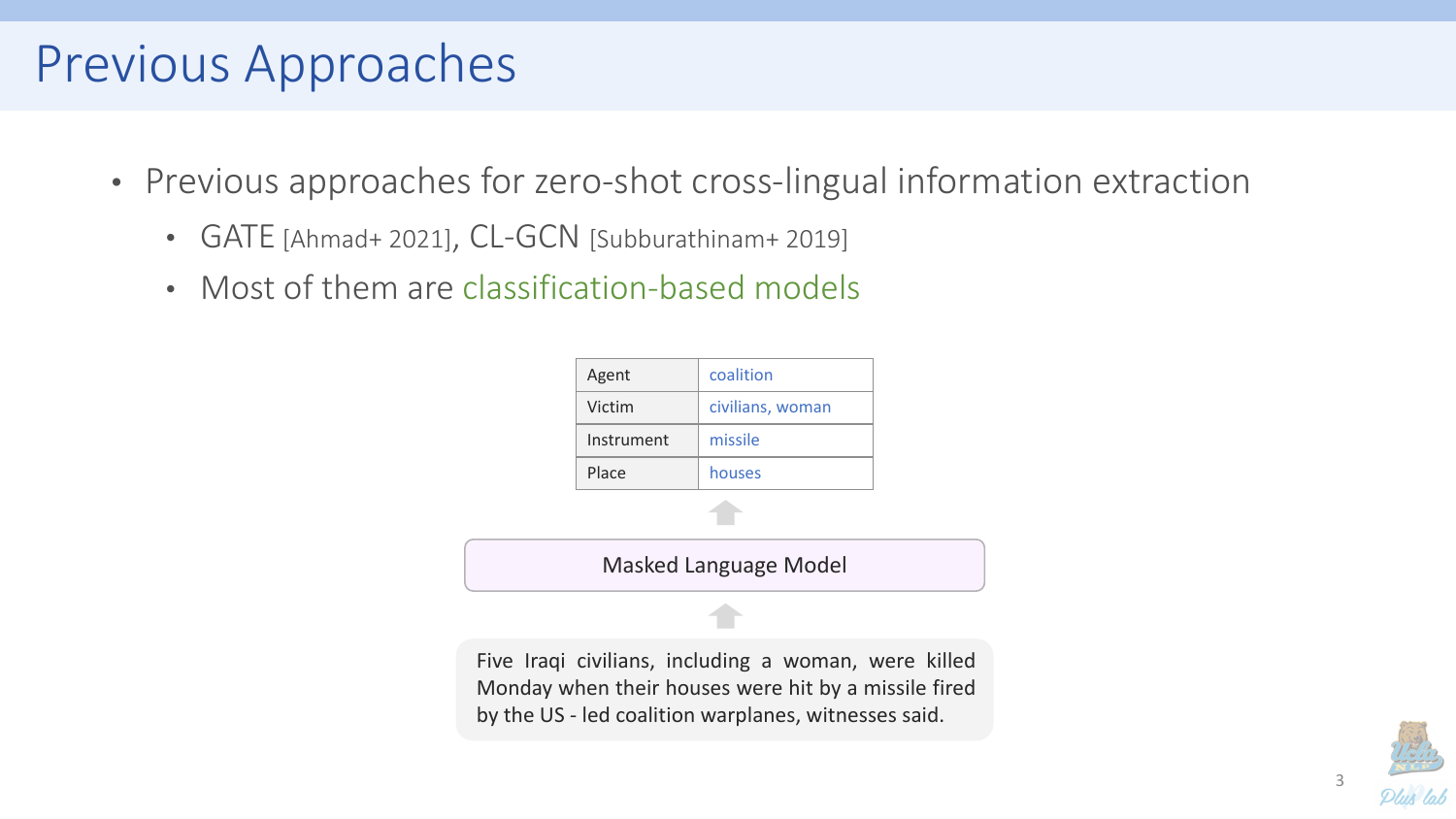## Generation-Based Models for Event Argument Extraction

- Generation-based models perform better than classification-based models
	- DEGREE [Hsu+ 2022], BART-Gen [Li+ 2021], TANL [Paolini+ 2021]

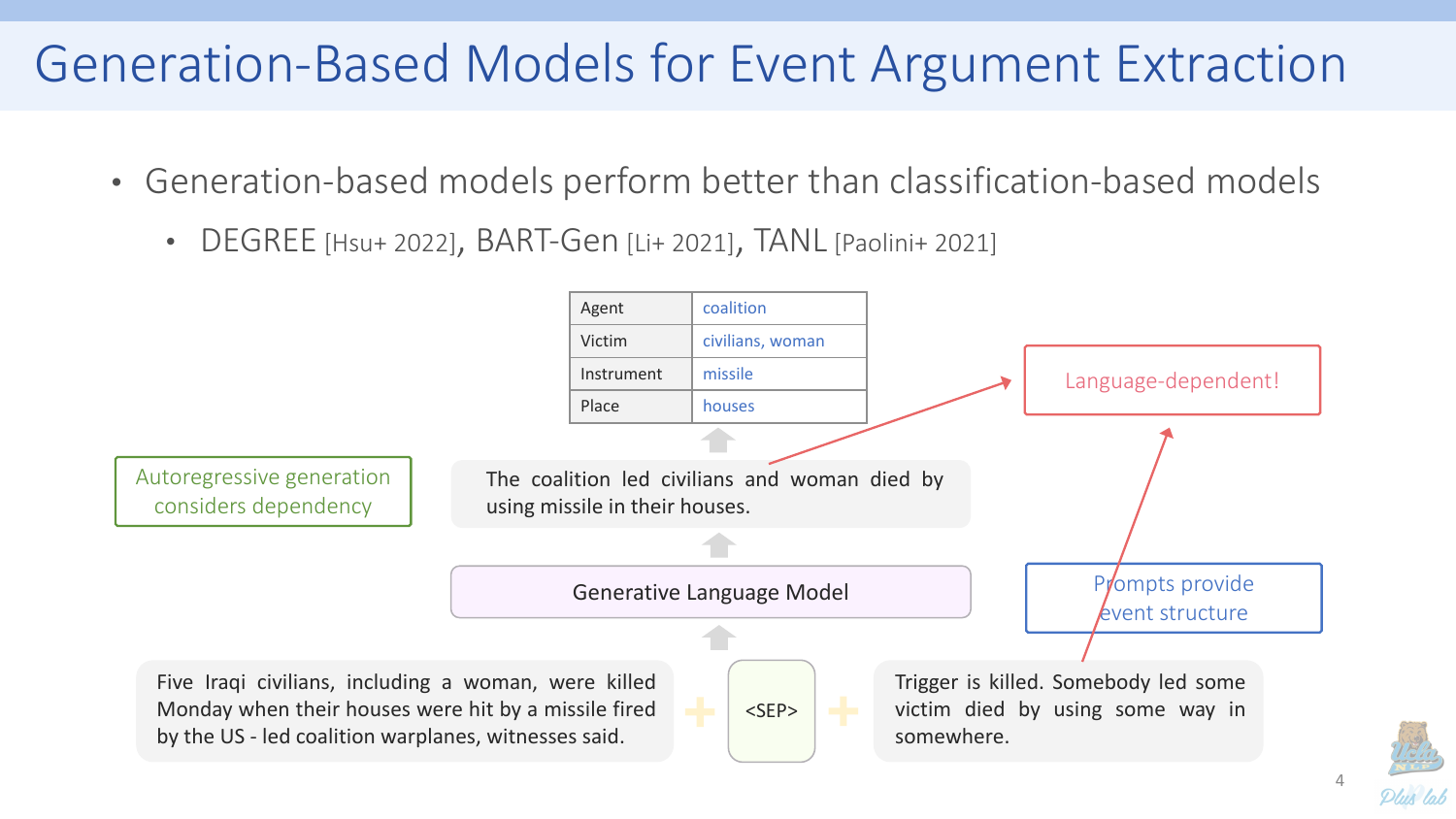

• We aim to explore the possibility of applying generation-based models for zero-shot cross-lingual event argument extraction

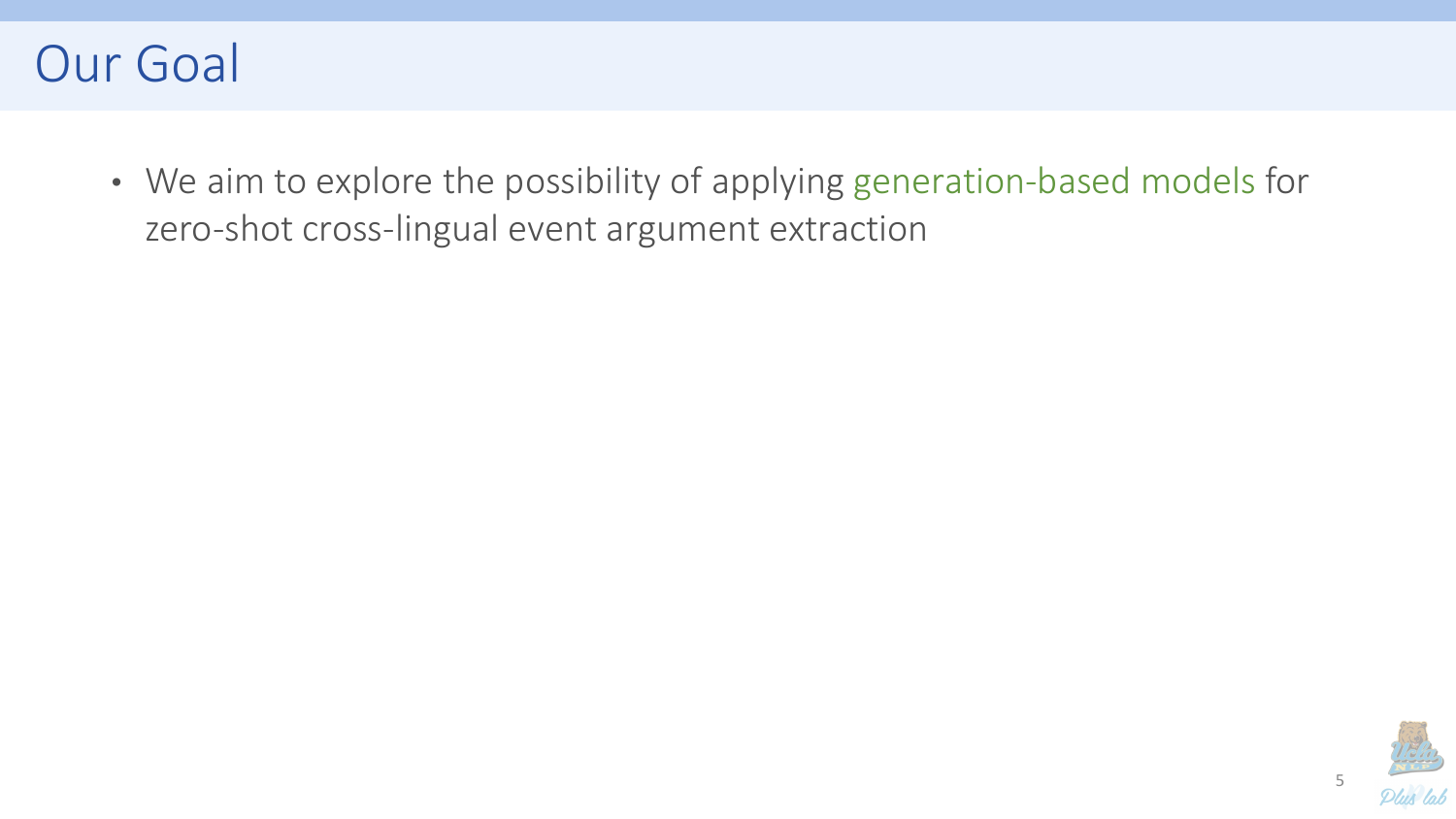### Proposed Method: X-Gear

• Generative framework



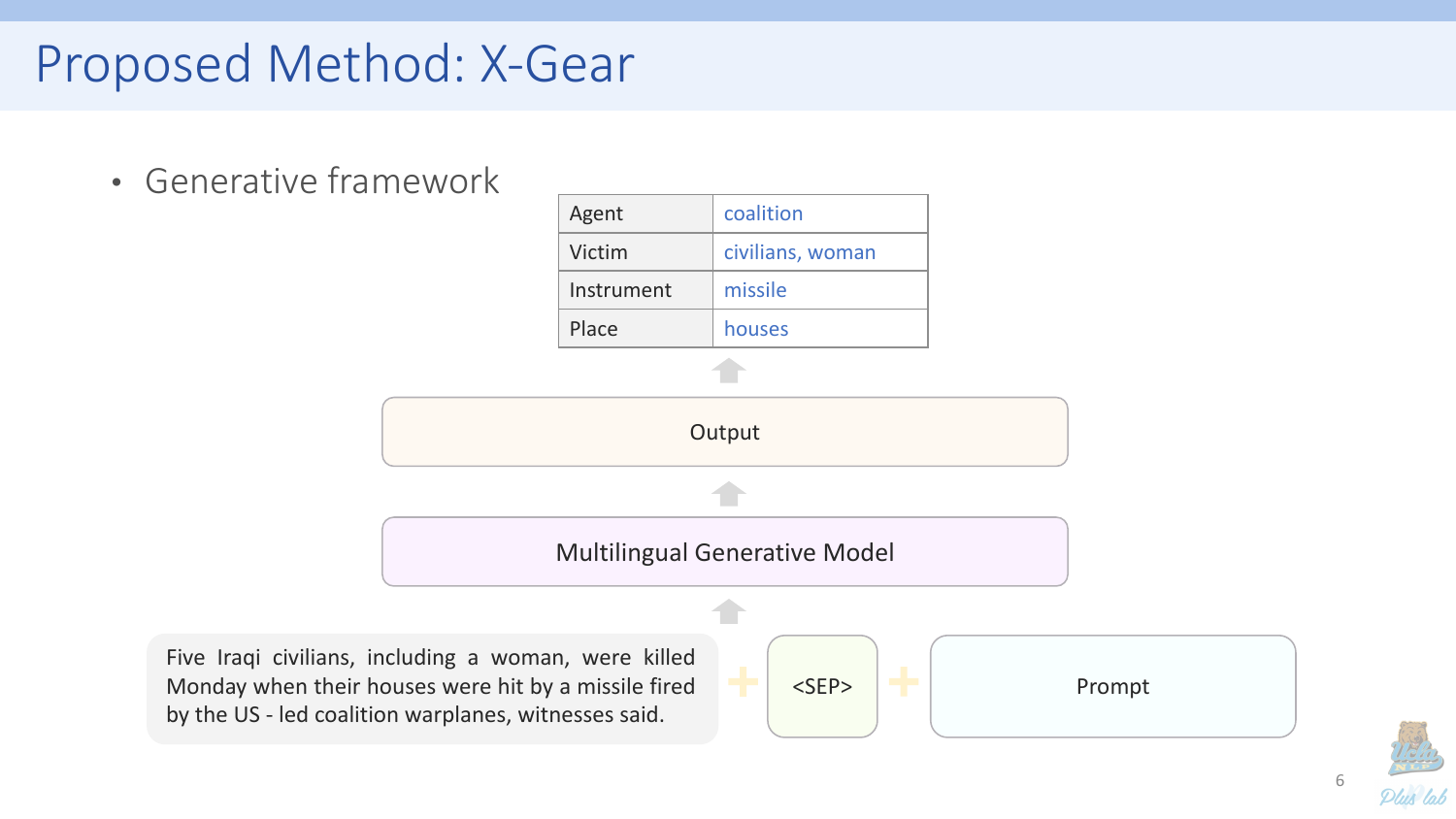## Language-Agnostic Output Format



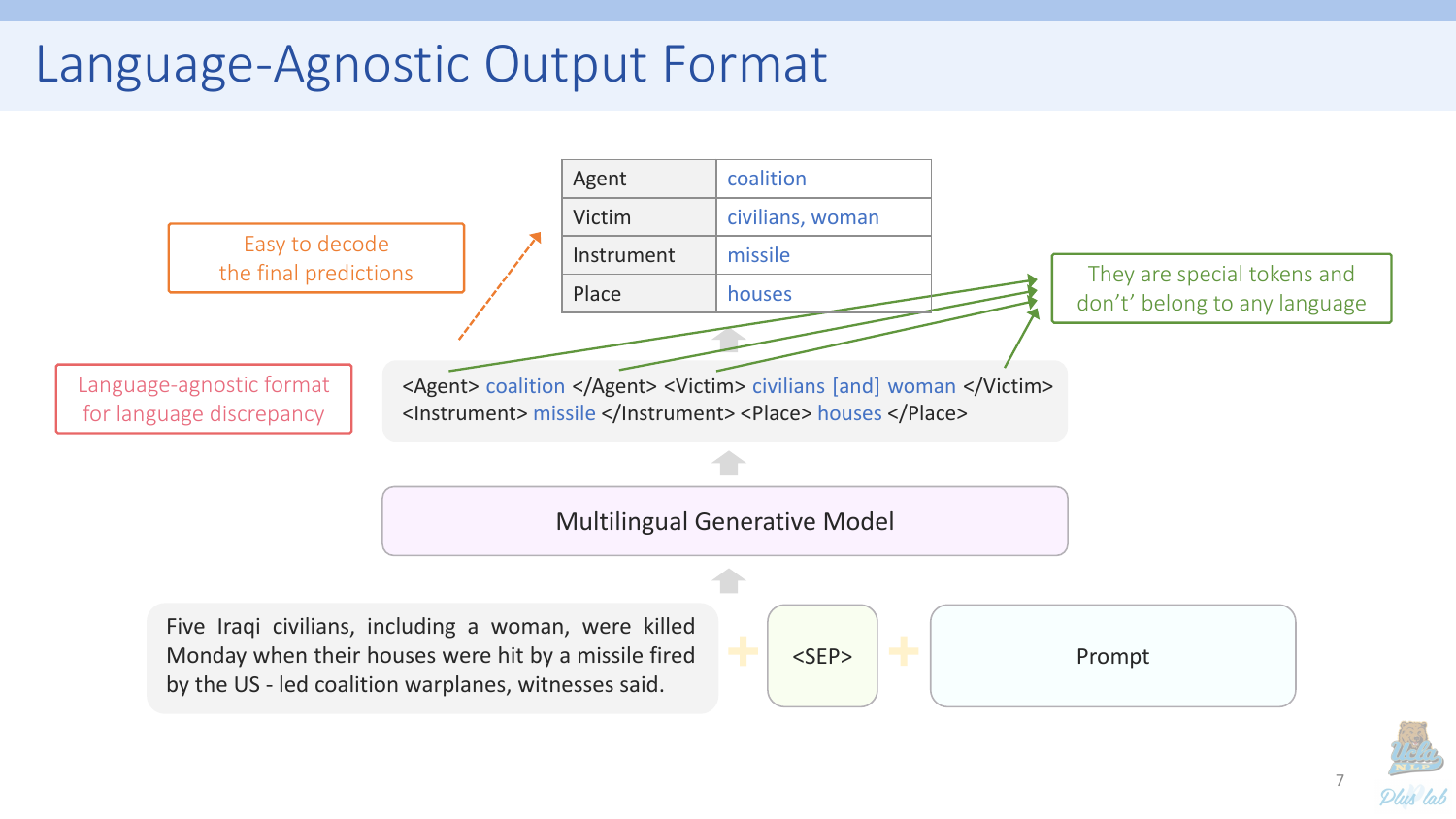# Prompt Design



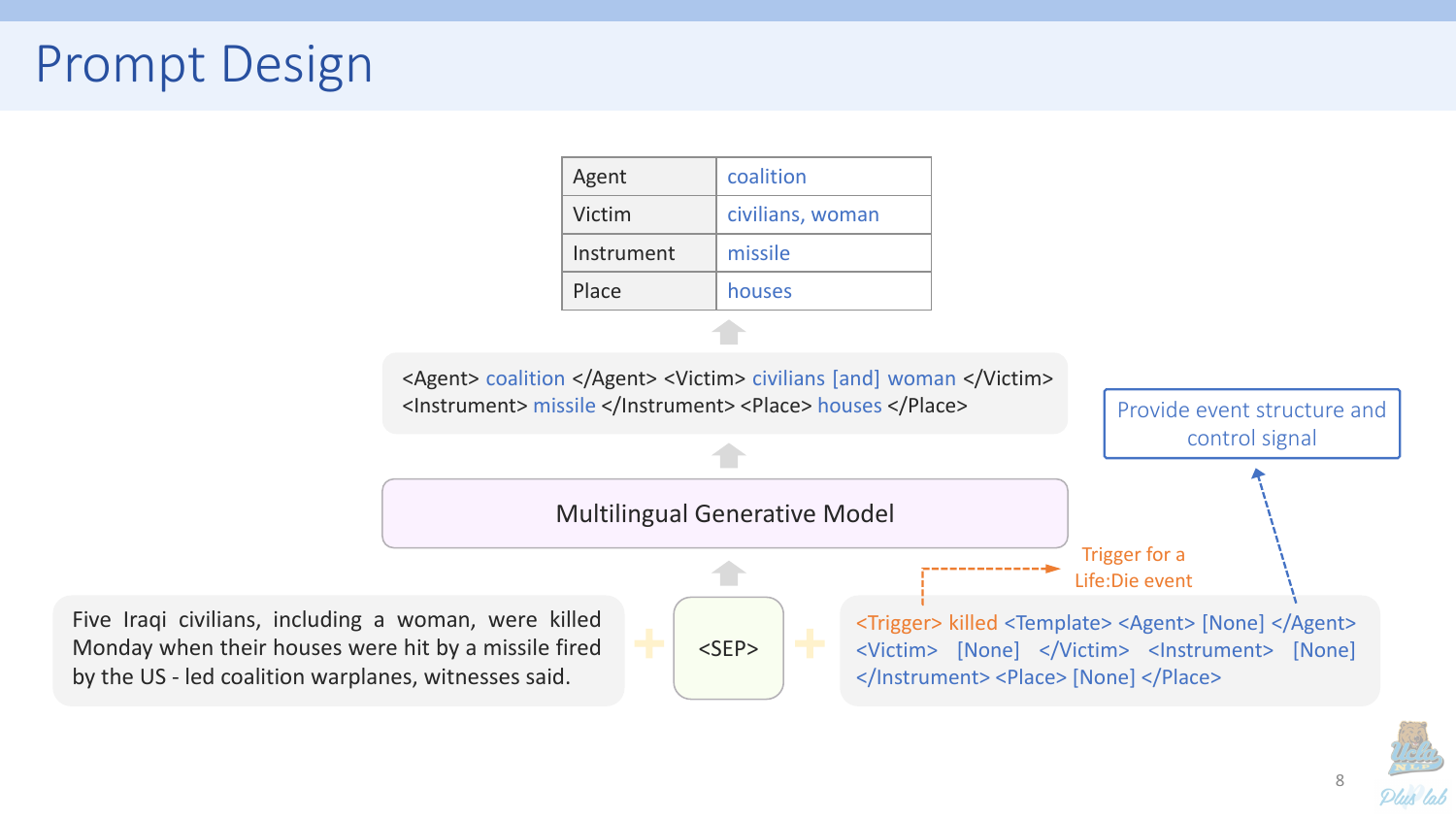# Copy Mechanism

| Agent      | coalition        |
|------------|------------------|
| Victim     | civilians, woman |
| Instrument | missile          |
| Place      | houses           |

<Agent> coalition </Agent> <Victim> civilians [and] woman </Victim> <Instrument> missile </Instrument> <Place> houses </Place>

Multilingual Generative Model

Five Iraqi civilians, including a woman, were killed Monday when their **Mouses were hit by a missile fired** by the US - led coalition warplanes, witnesses said.

 $<$ SEP $>$ 

<Trigger> killed <Template> <Agent> [None] </Agent> <Victim> [None] </Victim> <Instrument> [None] </Instrument> <Place> [None] </Place>

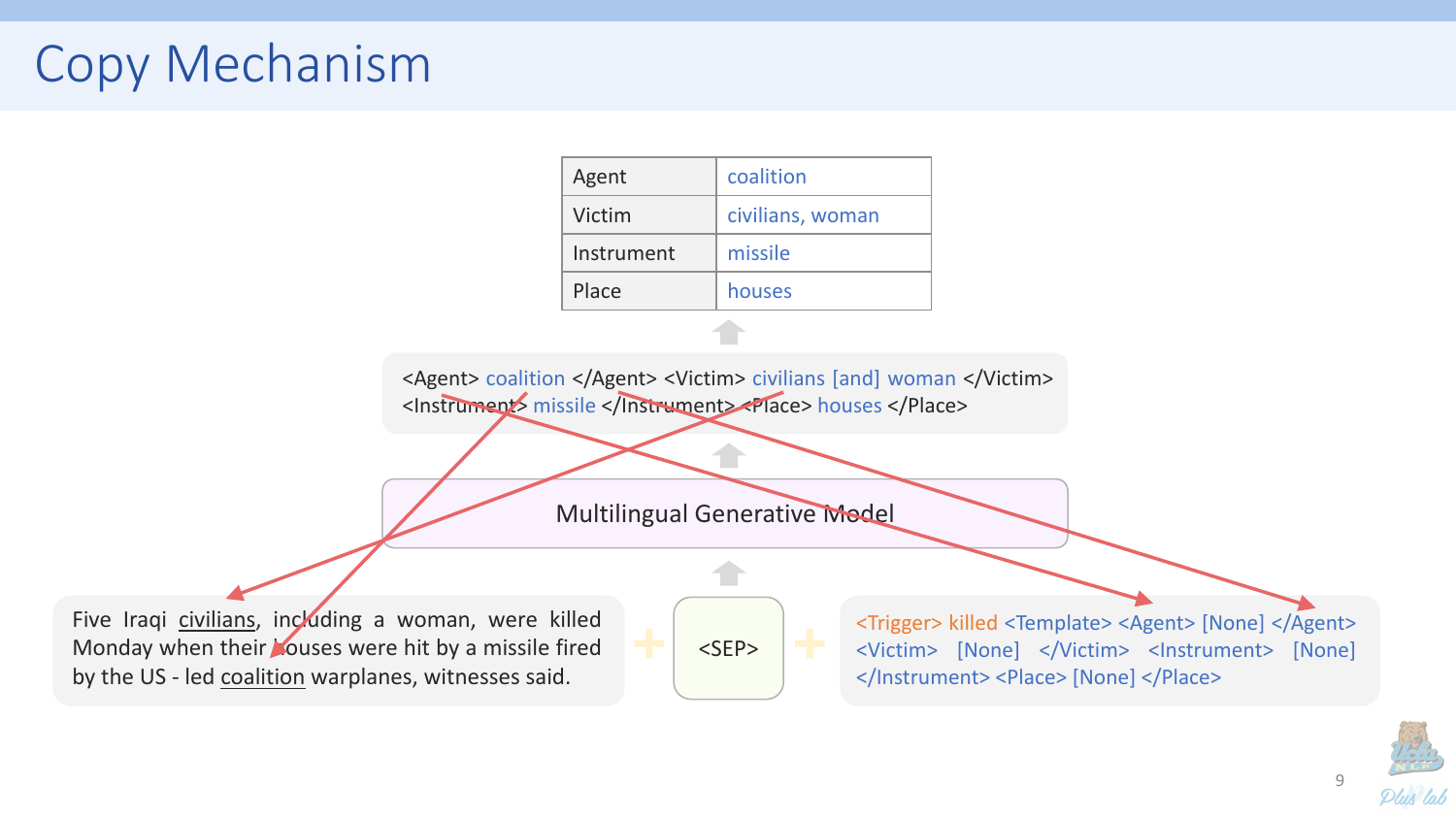# Zero-Shot Cross-Lingual Inference



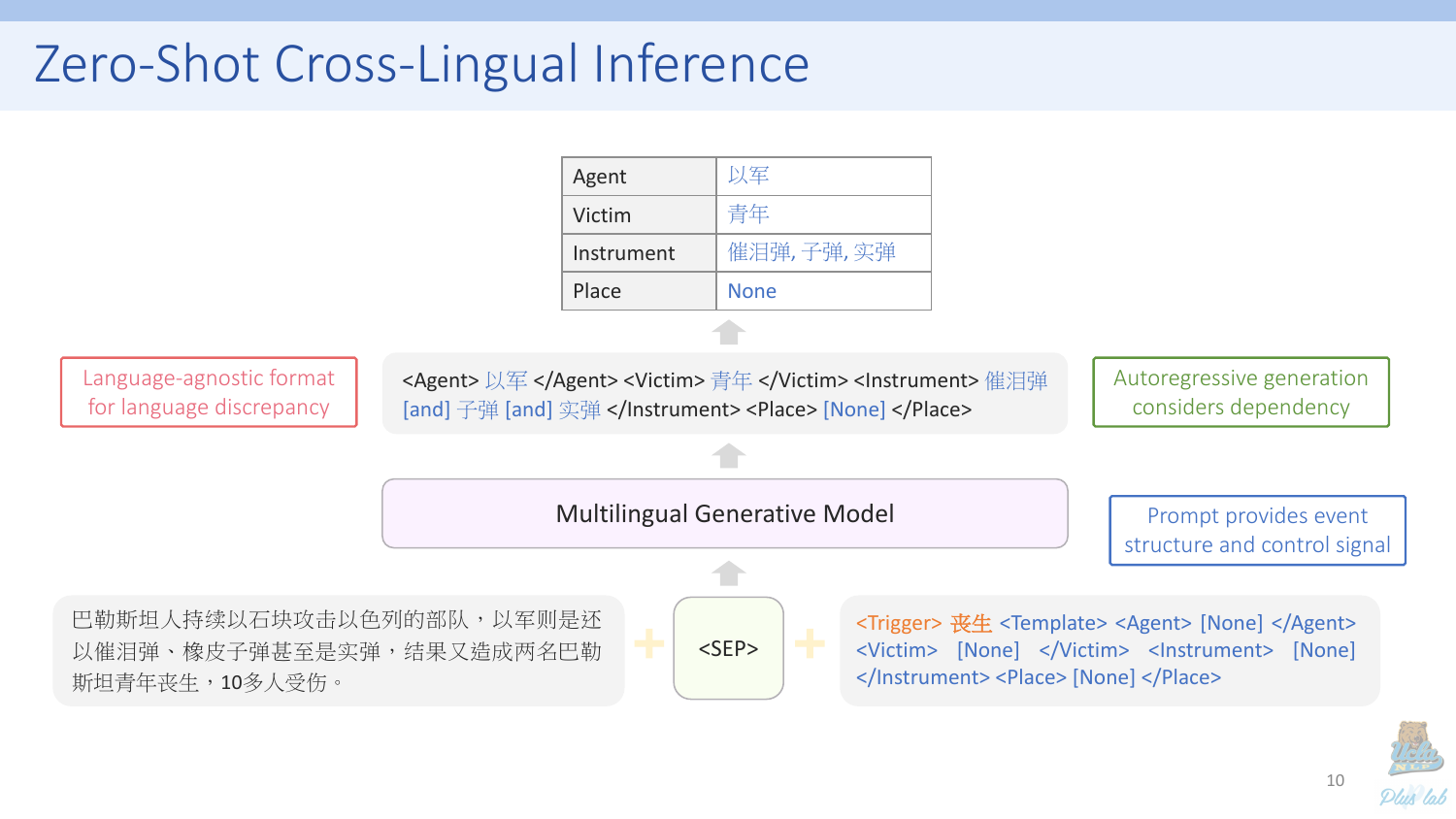### Main Experiments

- Better argument classification F1 than baselines on ACE and ERE dataset
	- Classification: GATE [Ahmad+ 2021], OnelE [Lin+ 2020], CL-GCN [Subburathinam+ 2019]
	- Generation: TANL [Paolini+ 2021]



**Argument Classification F1** 

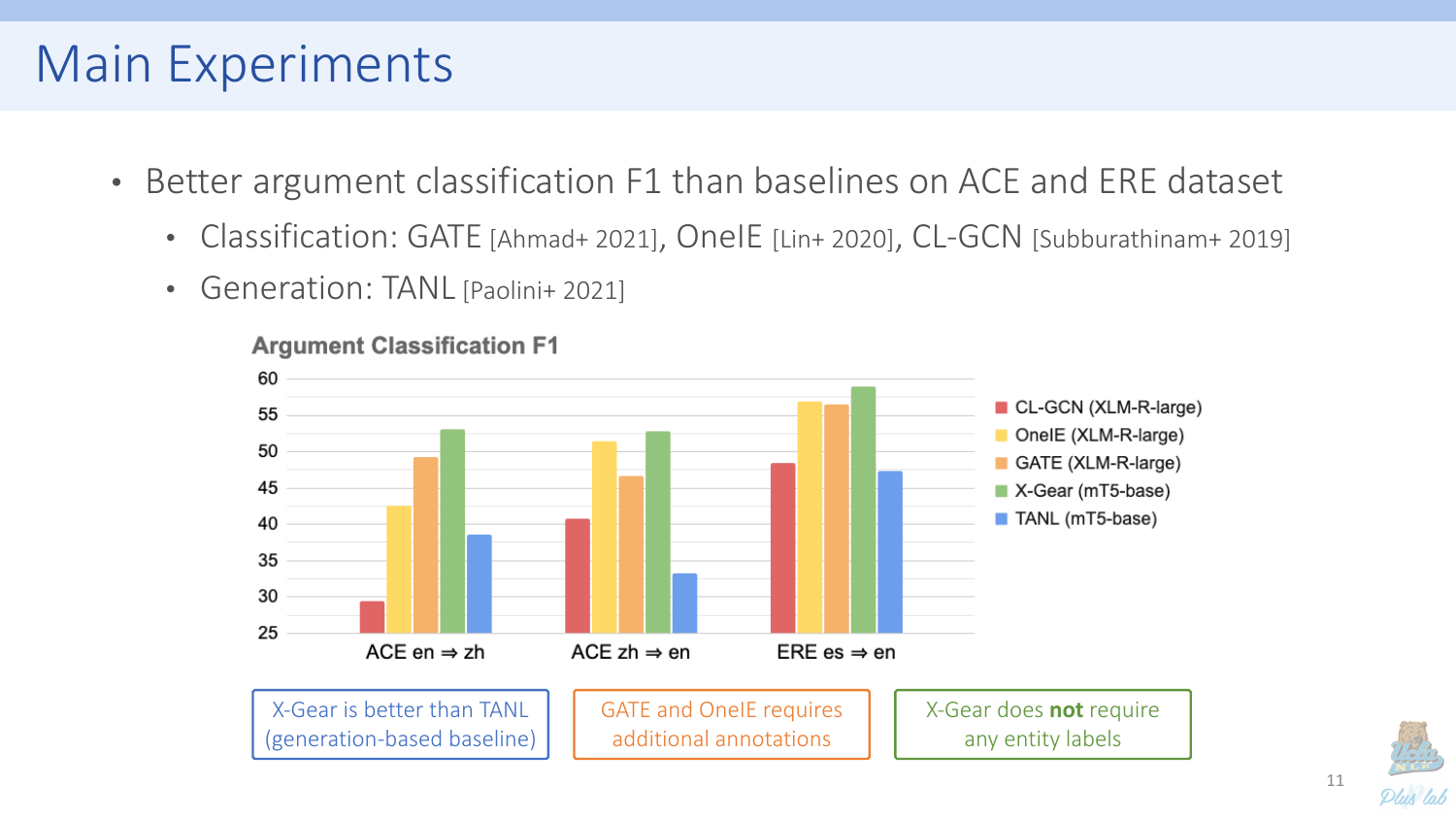# Alation Study on Copy Mechanism

• Copy mechanism is important



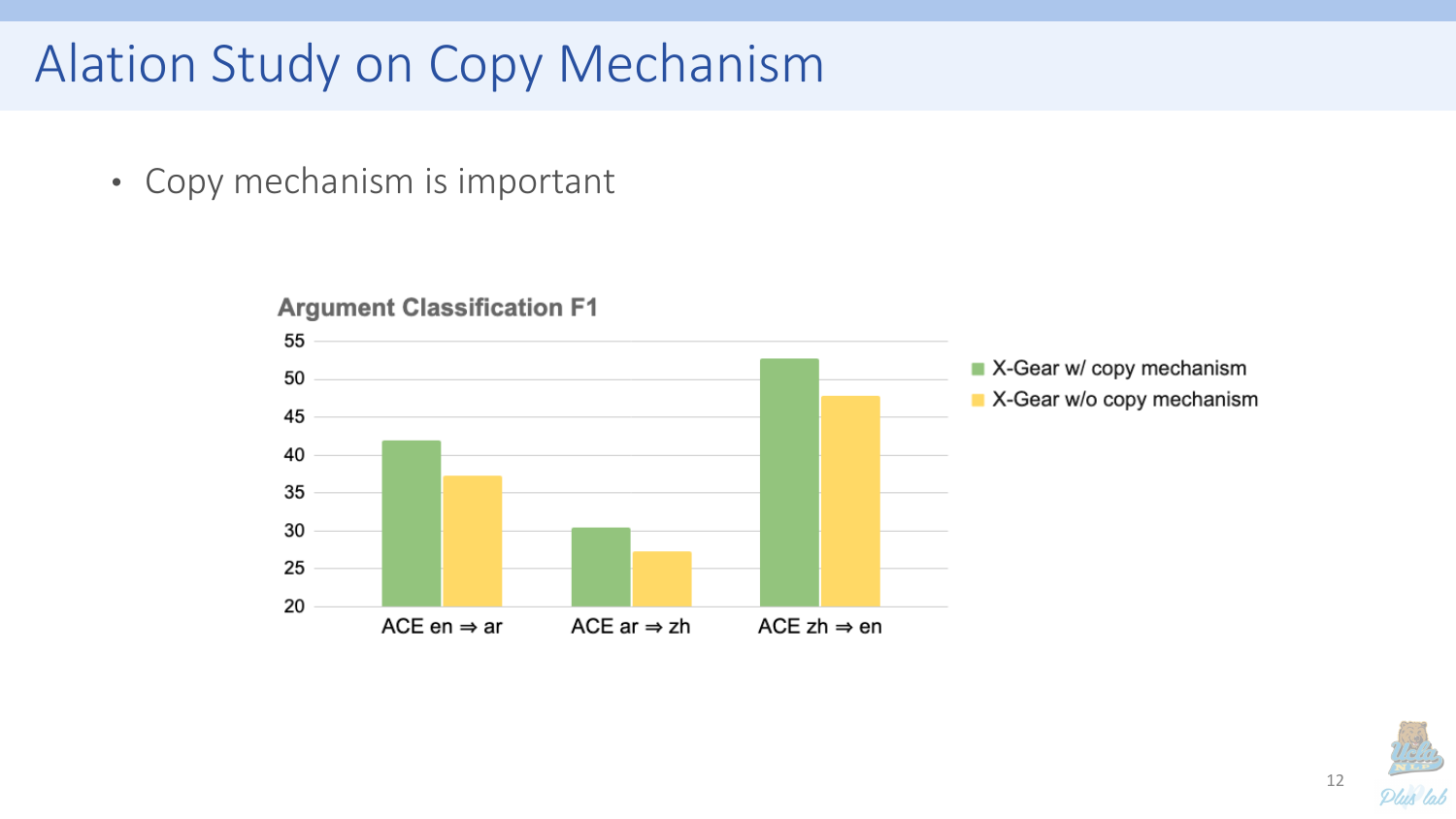### Error Analysis



- Errors on both monolingual and cross-lingual models
- Label disagreement on different language splits
- Over-generating
- Grammar difference between languages
- Annotation errors
- Others

Error Distribution for X-GEAR (zh  $\Rightarrow$  en)



- Errors on both monolingual and cross-lingual models
- Label disagreement on different language splits
- Generating words not appearing in the passage
- Generating correct predictions but in Chinese
- Annotation errors
- Others